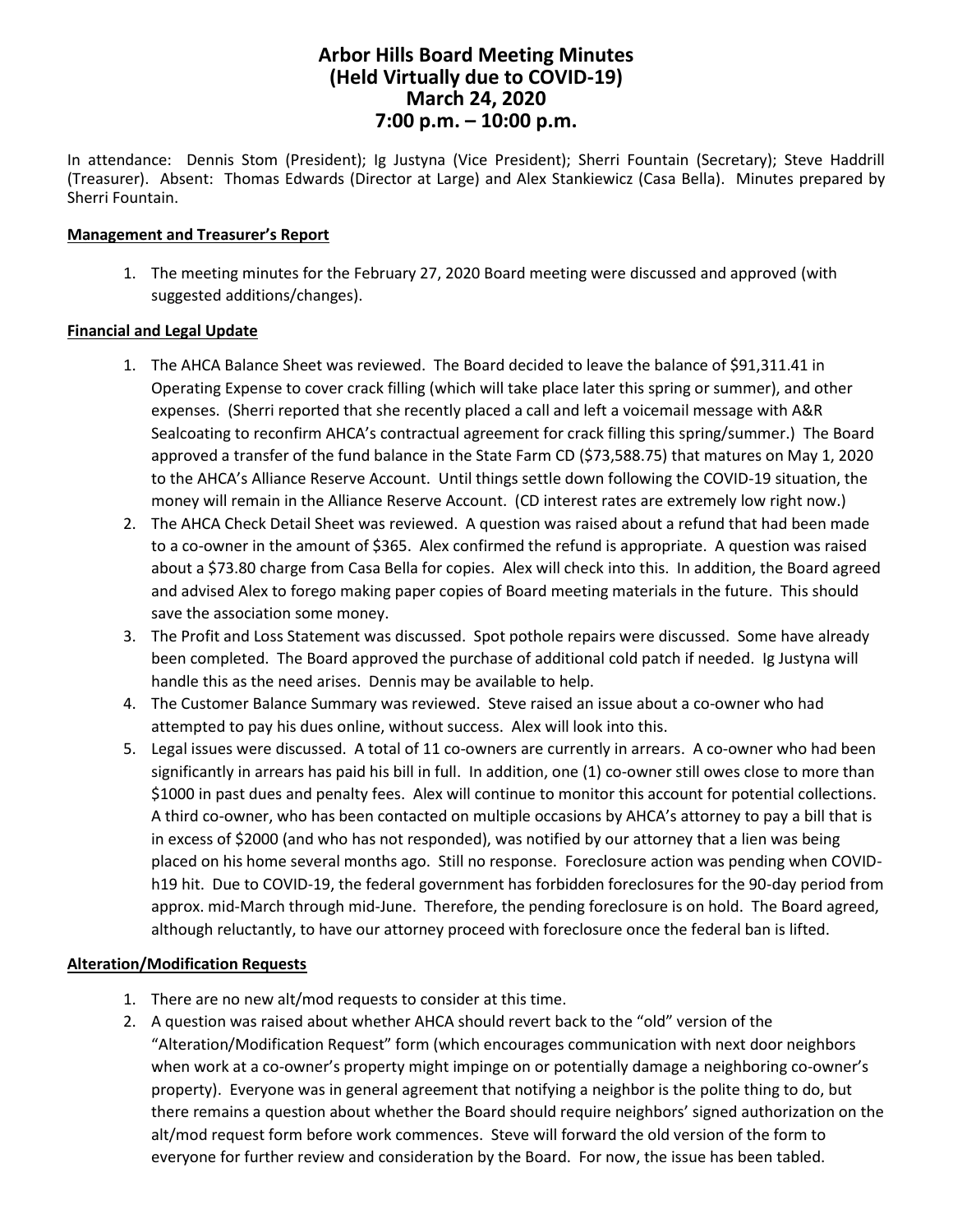#### **Open Management Issues**

- 1. The Board approved funding the replacement of the damaged/shortened street sign post at Court. Estimated cost: \$150 + installation. Alex will follow-up with the contractor to arrange for the sign replacement.
- 2. Ig Justyna confirmed that the AHCA website documents/committee listings have been updated/corrected.
- 3. The Board discussed the status of the City vs AHCA snow clearing responsibilities on the sidewalk along Green Road. During the most recent snowfall, the lighted crosswalk on Green Road was cleared on both sides of Green Road by the City. The City clears only one side of the asphalt sidewalk (opposite Arbor Hills). Budd's typically clears the asphalt sidewalk adjacent to the Arbor Hills fence line. Since additional snowfall this winter is not likely, further discussion/follow-up on this issue was tabled until we see what the City does next winter.
- 4. The Board agreed that, in addition to the proposal obtained from SME's Pavement Engineering team, it would be prudent to obtain another estimate for pavement evaluation services. Since our last meeting, Sherri obtained a referral from Andy Kaczmarczyk from Casa Bella for another engineering consultant: Nowak & Fraus, Civil Engineers, 28 W. Adams, Ste. 210, Detroit, MI 48226. Sherri and Ig were scheduled to accompany Chad Findlay, PE, PS from Nowak and Fraus on an on-site "walk-through" on March 24, 2020. It was cancelled due to government-mandated work restrictions associated with COVID-19. Sherri will also contact NTH Engineers to inquire about pavement-related services they can provide. Their services are in better alignment with SME's pavement evaluation and design services.

### **New and Open Topics**

1. Ig and Sherri recently met on-site with Paul Conahan, Reserve Associates, to review various components of the "Reserve Study." Paul is waiting for the results of the engineering firms' input before completing his final report. Ig reported on the following items that included in the Reserve Study inventory. Items in red indicate eliminations.

|  | Concrete Curbs/Partial Replacement | 17,466 LF | 2021 (Changed to 2023) | \$58/LF |
|--|------------------------------------|-----------|------------------------|---------|
|--|------------------------------------|-----------|------------------------|---------|

- Asphalt Mill & 1-1/2" Overlay Sidewalk 6.927 SF 2026 \$2.25/SF (Eliminated -- This is the City of Ann Arbor's responsibility.)
- Asphalt Mill & 1-1/2" Overlay Streets 233,364 SF 2022 (Subject to change) \$1.75/SF (Not a foregone conclusion that this is the recommended method for pavement repair/replacement per Jason Schwartzenberger, PE, VP Pavement Services, SME
- Open item: Pavement/Road Study Initial Testing and Evaluation (SME Estimate) \$20,000
- Asphalt Seal Coat 233,364 SF 2016 0.09/SF (Eliminated – This will not be done, so no reserve funding is needed for this.)
- Pond Dredging 1 Lot 2020 (Move to 2025?) \$25K/Lot (Ponds C & D – not dredged in a while)
- Pond Inspection/Maintenance 1 Lot 2020 (Moved to 2025) \$25K/Lot (Supposed to be inspected annually. Has been done by Board members.)
- Light Pole Replacement/Painting 40 Units 2025 (Moved to 2030) \$1,700/Unit